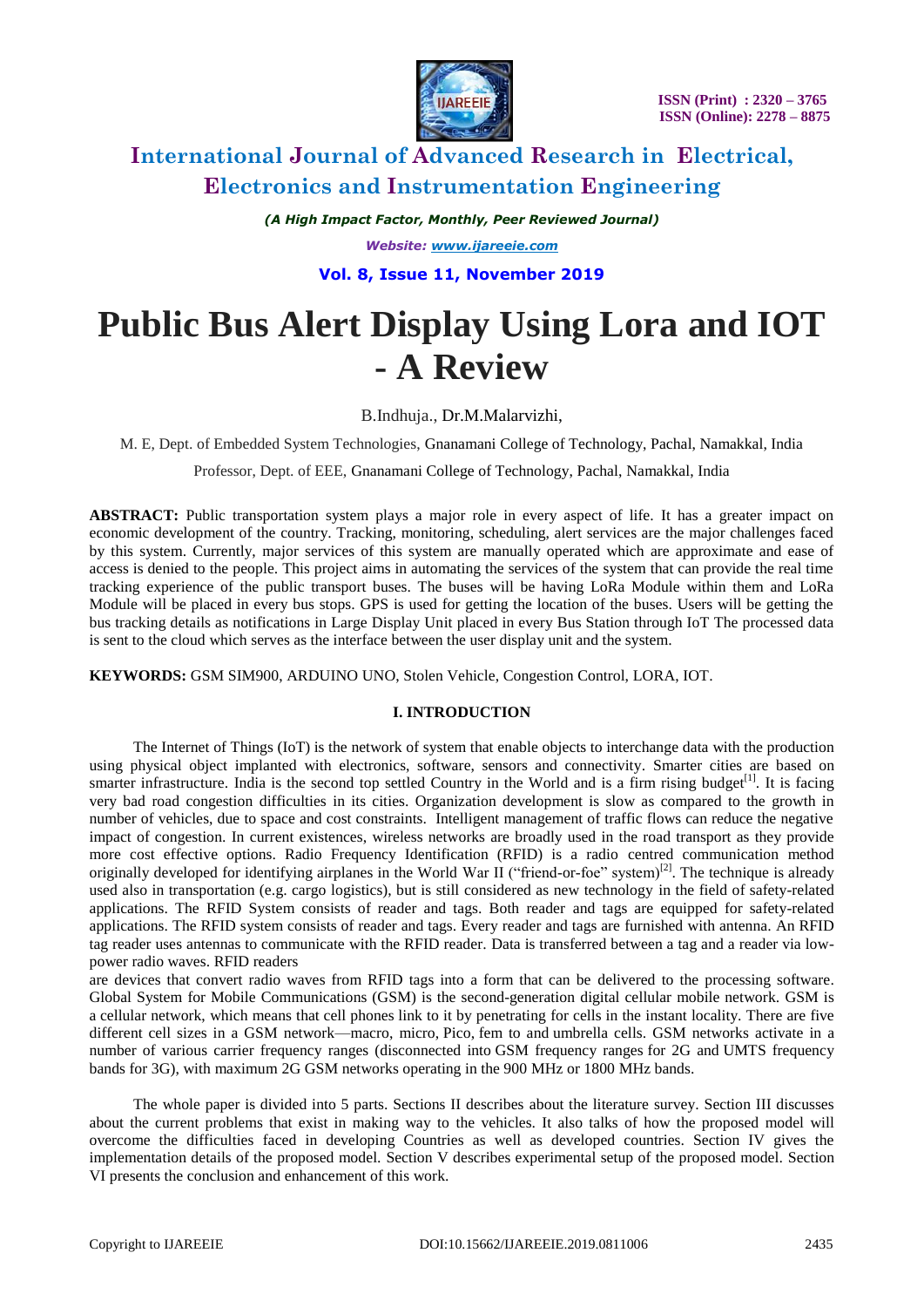

*(A High Impact Factor, Monthly, Peer Reviewed Journal)*

*Website: [www.ijareeie.com](http://www.ijareeie.com/)*

#### **Vol. 8, Issue 11, November 2019**

#### **II. LITERATURE SURVEY**

Z. Wei, Y. Song, H. Liu, Y. Sheng, X. Wang, "Smartphones have been widely integrated with GPS receiver, which may provide accurate location information of vehicles without cost increase. Traditionally, LBS applications obtain vehicle locations then using the Hypertext Transfer Protocol (HTTP) protocol uploaded to central servers with a fixed frequency. In this paper, we exploit an intelligent strategy of GPS sensing and transmitting. Explicitly, we implemented a platform to collect real-time GPS data from vehicles. A common Android Smartphone serves as a GPS sensor in a vehicle. Client Application software is designed to generate GPS location updates with adaptive timestamps once it executed. In the final comparison, MQTT push technology is introduced into GPS transmission in order to effectively reduce mobile traffic.

Y. Chen, T. Kunz, One of the challenges faced by today's Internet of Things (IoT) is to efficiently support machine-tomachine communication, given that the remote sensors and the gateway devices are connected through low bandwidth, unreliable, or intermittent wireless communication links. In this paper, we quantitatively compare the performance of IoT protocols, namely MQTT (Message Queuing Telemetry Transport), CoAP (Constrained Application Protocol), DDS (Data Distribution Service) and a custom UDP-based protocol in a medical setting. The performance of the protocols was evaluated using a network emulator, allowing us to emulate a low bandwidth, high system latency, and high packet loss wireless access network. This paper reports the observed performance of the protocols and arrives at the conclusion that although DDS results in higher bandwidth usage than MQTT, its superior performance with regard to data latency and reliability makes it an attractive choice for medical IoT applications and beyond.

K. Tanaka, K. Naito, This paper demonstrates a new unconscious sensing system for bus location. Our system is a new type of application based on participatory sensing systems. However, it can perform sensing operation without users' operation. Therefore, we can employ the mechanism to realize practical application such as bus location systems. Our sensing system consists of a beacon device, a smartphone application, and a cloud service. The beacon device is installed on a bus to activate the smartphone application. The smartphone application can upload a bus location to the cloud service when the smartphone application detects the beacon device. The cloud service manages the bus location and distributes them for smartphone applications. The demonstration shows a prototype system for a bus location system based on the new participatory sensing mechanism.

J. Gong, M. Liu, S. Zhang, " Advanced traveler information systems (ATIS) are one component of intelligent transportation systems (ITS), and a major component of ATIS is travel time information. Global positioning systembased automatic vehicle location (AVL) systems have been adopted by many transit agencies for tracking their vehicles and predicting travel time in real time. It is a very important subject to improve the precision and reliability of the prediction model which can attract additional ridership, reduce passengers' anxieties and waiting times at bus stop, and increase their satisfaction. Furthermore, it can promote the development of city public transportation. This paper presents an improved approach to predict the public bus arrival time based on historical and real-time GPS data. After analyzing the components of bus arrival time systematically, the bus arrival time and dwell time at previous stops are chosen as the main input variables of the prediction model. At first, the algorithm of data interpolation and processing is designed to get the real-time GPS data as the input variables of the prediction models. Secondly, the statistical model is obtained based on the historical data of average running time of each link and dwelling time of each stop at given time-of-day and day-ofweek, respectively. Thirdly, a hybrid dynamic prediction model is proposed to predict the bus arrival time. Finally, Actual GPS data from bus route 244 located in Shenyang, CHINA are used as a test bed. The index of Mean Absolute Percentage Error (MAPE) is used to evaluate the three models. The results show that the improved model outperforms the historical data based model in terms of prediction accuracy ystem for a bus location system based on the new participatory sensing mechanism.

D. J. Gong, M. Liu, S. Zhang, Advanced traveler information systems (ATIS) are one component of intelligent transportation systems (ITS), and a major component of ATIS is travel time information. Global positioning systembased automatic vehicle location (AVL) systems have been adopted by many transit agencies for tracking their vehicles and predicting travel time in real time. It is a very important subject to improve the precision and reliability of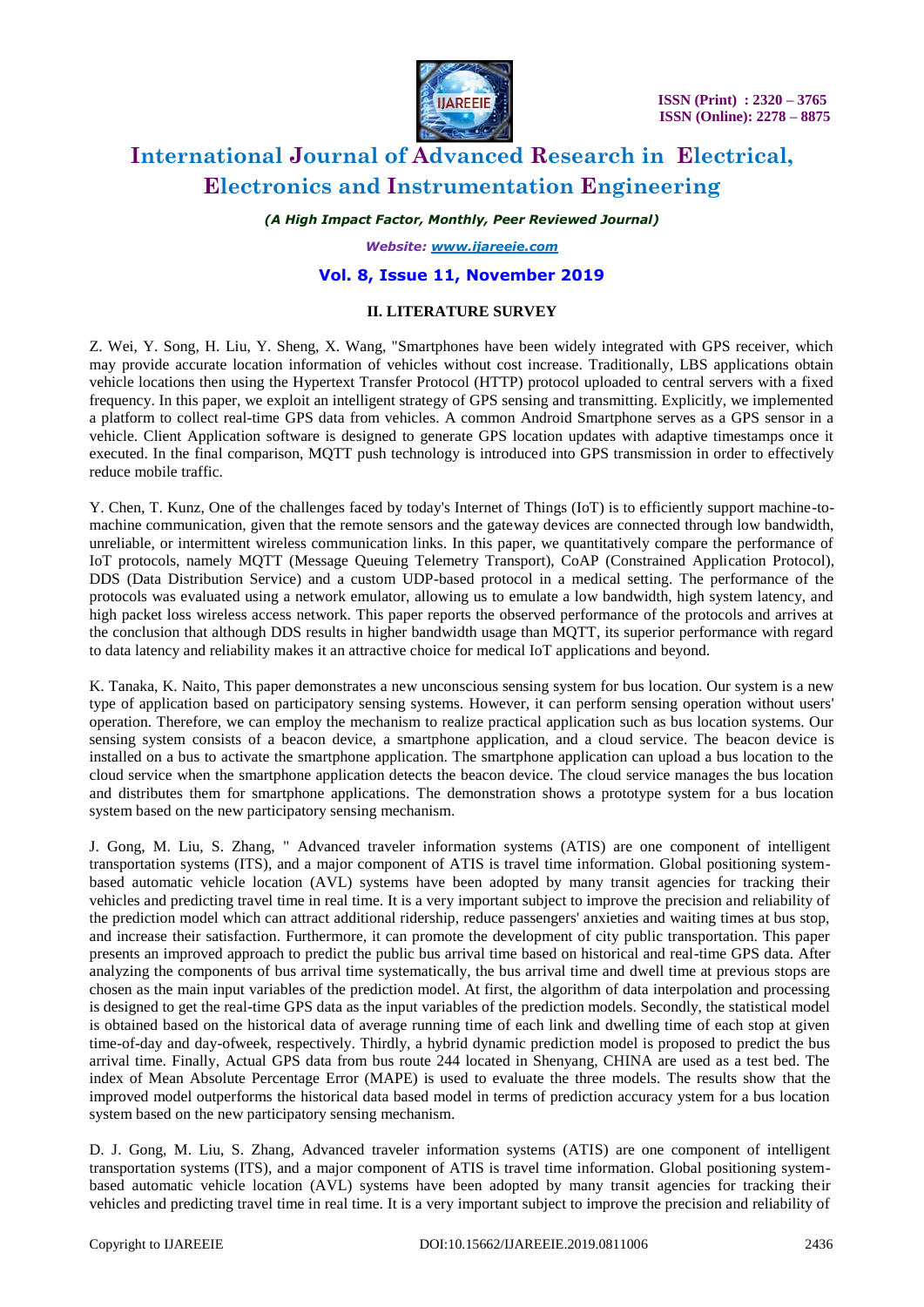

*(A High Impact Factor, Monthly, Peer Reviewed Journal)*

*Website: [www.ijareeie.com](http://www.ijareeie.com/)*

### **Vol. 8, Issue 11, November 2019**

the prediction model which can attract additional ridership, reduce passengers' anxieties and waiting times at bus stop, and increase their satisfaction. Furthermore, it can promote the development of city public transportation. This paper presents an improved approach to predict the public bus arrival time based on historical and real-time GPS data. After analyzing the components of bus arrival time systematically, the bus arrival time and dwell time at previous stops are chosen as the main input variables of the prediction model. At first, the algorithm of data interpolation and processing is designed to get the real-time GPS data as the input variables of the prediction models. Secondly, the statistical model is obtained based on the historical data of average running time of each link and dwelling time of each stop at given time-of-day and day-ofweek, respectively. Thirdly, a hybrid dynamic prediction model is proposed to predict the bus arrival time. Finally, Actual GPS data from bus route 244 located in Shenyang, CHINA are used as a test bed. The index of Mean Absolute Percentage Error (MAPE) is used to evaluate the three models. The results show that the improved model outperforms the historical data based model in terms of prediction accuracy.

L. Singla, P. Bhatia, In this fast life, everyone is in hurry to reach their destinations. In this case, waiting for the buses is not reliable. People who rely on the public transport their major concern is to know the real-time location of the bus for which they are waiting for and the time it will take to reach their bus stop. This information helps people in making better traveling decisions. This paper gives the major challenges in the public transport system and discusses various approaches to intelligently manage it. A current position of the bus is acquired by integrating GPS device on the bus and coordinates of the bus are sent by either GPRS service provided by GSM networks or SMS or RFID. GPS device is enabled on the tracking device and this information is sent to a centralized control unit or directly at the bus stops using RF receivers. This system is further integrated with the historical average speeds of each segment. This is done to improve the accuracy by including the factors like a volume of traffic, crossings in each segment, day and time of day. People can track information using LEDs at bus stops, SMS, web application or Android application. GPS coordinates of the bus when sent to the centralized server where various arrival time estimation algorithms are applied using historical speed patterns.

Foisal Mahedi Hasan et al The paper-based public transport ticketing system, prevailing in the mega city Dhaka (Bangladesh), introduces severe malfunction in the system, a malicious argument among public, corruption and most of all traffic jam. This paper actually suggests a much more public friendly, automated system of ticketing as well as the credit transaction with the use of RFID based tickets. The total system mainly acts to bring out the consistency among various bus agencies that will conclude in uniform access of passengers in daily rides through an automated server being updated every single time the passengers travel by carrying the RFID based tickets.

R. Hamon, P. Borgnat, P. Flandrin, C. Robardet, Dynamic graphs are commonly used for describing networks with a time evolution. A method has been proposed to transform these graphs into a collection of signals indexed by vertices. This approach is here further explored in a number of different directions. First, the importance of a good indexing of a graph is stressed, and a solution is proposed using a node labeling algorithm which follows the structure of the graph. Second, a spectral analysis of identified signals is performed to compute features linked to graph properties such as regularity or structure in communities. Finally, these features can be tracked over time to evidence the structure evolution of the graph. As a case study, the approach is applied to a dynamic graph based on a dataset of trips made using the bike sharing system Vlov in use in Lyon, France. This is shown to offer specific insights on behaviors of bike users over time in two districts of the city.

B. Danila, Y. Yu, J. K. Marsh, K. Bassler We present a heuristic algorithm for the optimization of transport on complex networks. Previously proposed network transport optimization algorithms aim at avoiding or reducing link overload. Our algorithm balances traffic on a network by minimizing the maximum node betweenness with as little path lengthening as possible, thus being useful in cases when networks are jamming due to node congestion. By using the resulting routing, a network can sustain significantly higher traffic without jamming than in the case of shortest path routing.

R. Hua-Ling, This paper investigates the problem of estimation of time-dependent passenger origin-destination (OD) matrices in congested transit networks where real-time updated passenger counts and prior OD matrices are available.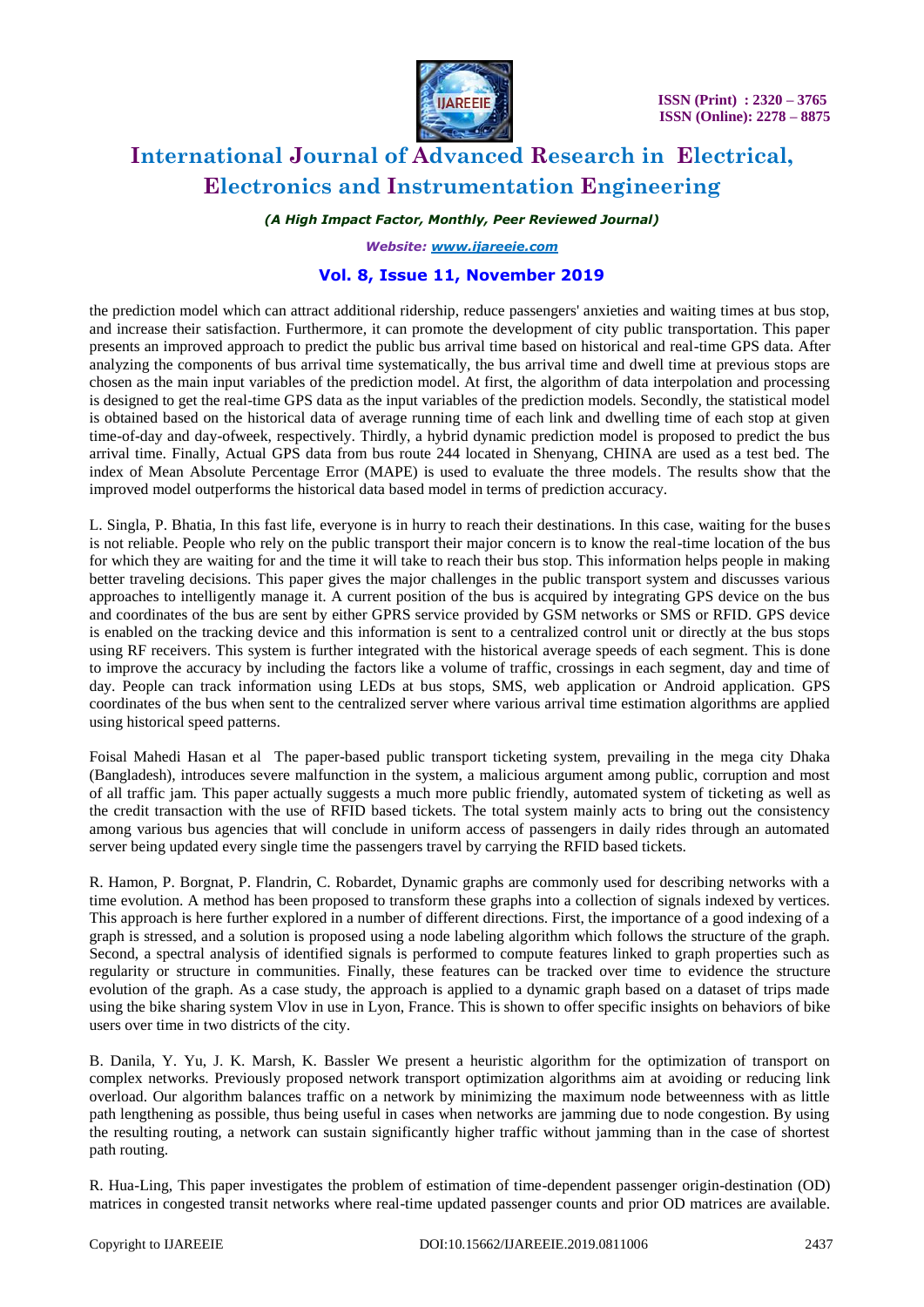

*(A High Impact Factor, Monthly, Peer Reviewed Journal)*

*Website: [www.ijareeie.com](http://www.ijareeie.com/)*

#### **Vol. 8, Issue 11, November 2019**

A bilevel programming model is proposed for the dynamic estimation of passenger OD matrix. The upper level minimizes the sum of error measurements in dynamic passenger counts and time-dependent OD matrices, and the lower level is a new schedule-based dynamic transit assignment model that can determine simultaneously the dynamic average travel costs and route choices of passengers in congested transit networks. The lower-level problem can be formulated as a variational inequality problem. A heuristic solution algorithm is adapted for solving the proposed bilevel programming model. Finally, a numerical example is used to illustrate the applications of the proposed model and solution algorithm.

P. Verma, J.S.Bhatia, GPS is one of the technologies that are used in a huge number of applications today. One of the applications is tracking your vehicle and keeps regular monitoring on them. This tracking system can inform you the location and route traveled by a vehicle, and that information can be observed from any other remote location. It also includes the web application that provides you the exact location of a target. This system enables us to track the target in any weather conditions. This system uses GPS and GSM technologies. The paper includes the hardware part which comprises of GPS, GSM, Atmega microcontroller MAX 232, 16x2 LCD and software part is used for interfacing all the required modules and a web application are also developed at the client side. The main objective is to design a system that can be easily installed and to provide the platform for further enhancement.

Congestion on roads lead vehicle to move slow in a traffic, which increases time to travel. In [4],green wave system was defined , which was used to allow go-ahead clearance to the ambulance vehicle by turning all the red lights to green on the lane of emergency vehicle by providing comprehensive green wave system. A 'green wave' is the synchronization of the green phase of traffic signals. A green wave system, a vehicle passing through a green signal will continue receive green signals as it travels down. The green wave system will also track a stolen vehicle when it passes through a traffic light. The advantage with this system is that GPS inside the vehicle does not require additional power. The drawback of this system is that, when the green wave is disturbed, it causes traffic problem that can be exacerbated by the synchronization. In[5] determines that Currently we have video traffic surveillance and monitoring system which involves a manual analysis of data by the traffic management team to determine the traffic light duration in every of the intersection. It will transfer the same information to the nearby police officers to take therequired action.

#### **III. PROPOSED MODEL**

Under normal condition, the traffic control system has a problem i.e. when the traffic lane waits until the green light, time duration settings is almost similar and static. A-road was always crowded with vehicles and go-ahead time is short. Hence all the vehicles are not able likely to pass through the lane in the defined time. But sub lane has few vehicles and go-ahead time is relatively long. Emergency vehicles are not considered such as fire engines and ambulance  $^{[7]}$ . The problems of typical traffic light controller are heavy traffic jam with increasing number of vehicles, No traffic but still people need to wait. The above problem can be avoided by implementing the smart traffic control system at the traffic signal junctions. The following are the list of components used in the experiments such as RFID tag, RFID Reader, ARDUINO UNO, GSM SIM900 Module.

#### **A. RFID (Radio Frequency Identification)**

There are two types of tags, active and passive tags. Active tags have an on-board battery and periodically transmit its ID signal. Passive tags are cheaper and small because it has no internal battery; hence the tag uses the power from the RFID reader. RFID tags contain at least two parts: an combined circuit for processing and storing information, modifying and demodulating a radio frequency(RF) signal, gathering DC power from the instance reader signal, and added dedicated functions; and an antenna for accepting and transmitting the signal. The tag data is deposited in a dynamic memory. Fig 3.1 shows the RFID reader. RFID offers advantages over physical schemes or usage of bar codes. The tag can be read when the tag is delivered near a reader, even if it is covered by the object or not visible.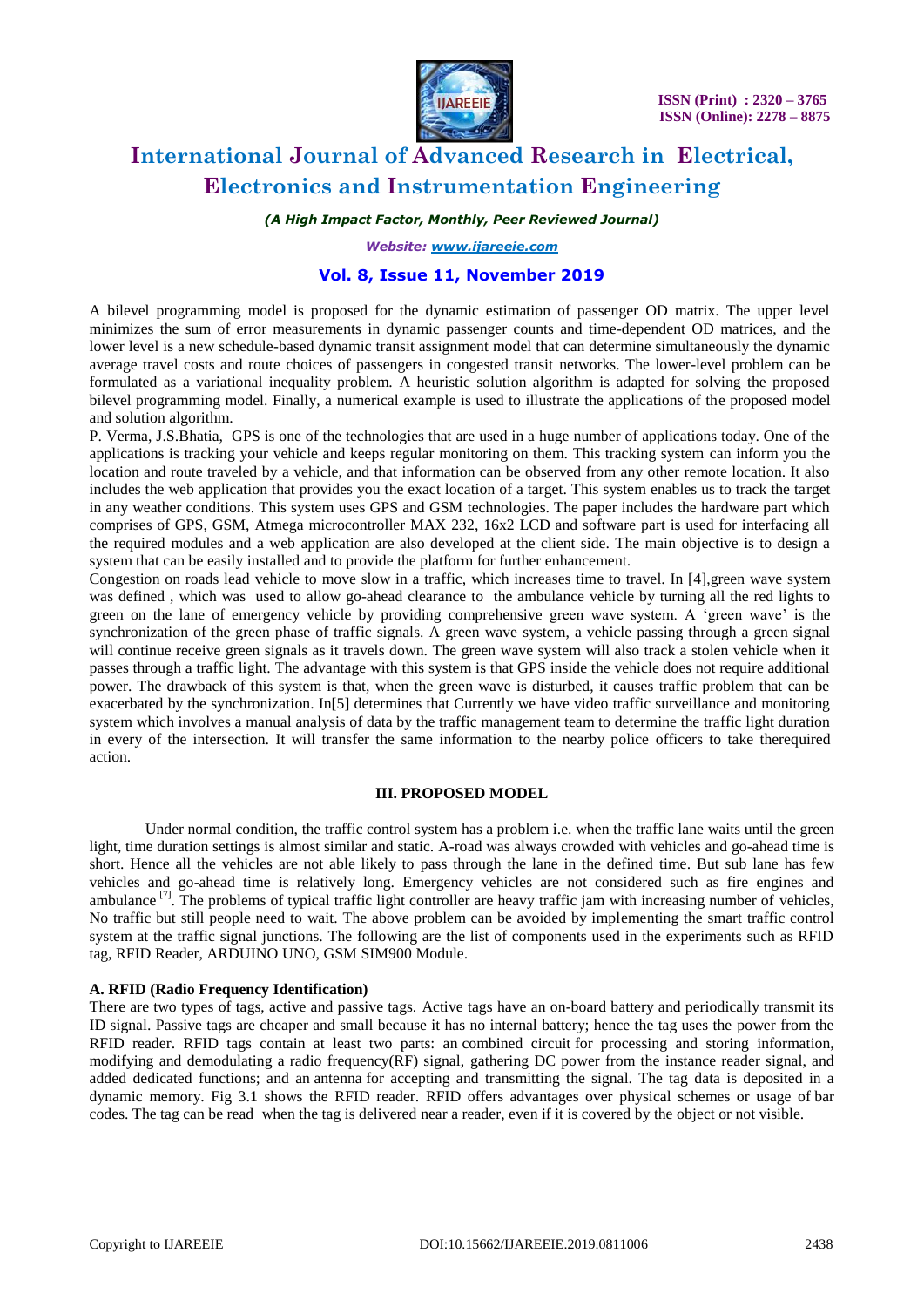

*(A High Impact Factor, Monthly, Peer Reviewed Journal) Website: [www.ijareeie.com](http://www.ijareeie.com/)*

**Vol. 8, Issue 11, November 2019**



Fig 1 RFID READER

RFID range depends on antenna, frequency, tag orientation, efficiency and transmitting power. RFID ranges from few centimetres to hundred meters. RFID reader uses frequency 125 KHz with the range of 10 to 15cm.

#### **B. ARDUINO UNO**

Arduino is the first open source microcontroller based kit for constructing digital hardware devices and interactive objects that can intellect and govern the physical world. The board is based on computer hardware and Software Company. The Arduino platform offer an integrated development environment (IDE) created on the various project, for encoding the microcontrollers. The Arduino IDE has support for  $C$ ,  $C_{++}$  and Java programming languages. Fig 3.2 shows the arduino UNO microcontroller.



Fig 2 ARDUINO UNO

The Arduino Uno is a microcontroller board based on the ATMEGA328. The board contains 14 digital input/output pins (among that 6 pins can be used as PWM outputs), 6 analog inputs pins, 16 MHz quartz crystal, power jack ,USB connection, reset button and a ICSP header. It contains everything needed to support the microcontroller; merely attach it to a computer using battery or with USB cable or power with AC to DC adapter to start the working of the arduino board.

#### **C. GSM SIM900a**

GSM (Global System for Mobile communications) is an open, digital cellular technology used for communicating mobile expression and information facilities. GSM enables voice calls and supports data transfer speeds up to 9.6 kbps, jointly with the broadcast of SMS (Short Message Service).GSM modem is connected with the microcontroller. This allows the computer to interconnect the GSM modem above the mobile network. GSM networks operate in a different carrier frequency ranges operating in the 900 MHz or 1800 MHz bands. Fig 3.3 shows the GSM SIM900.